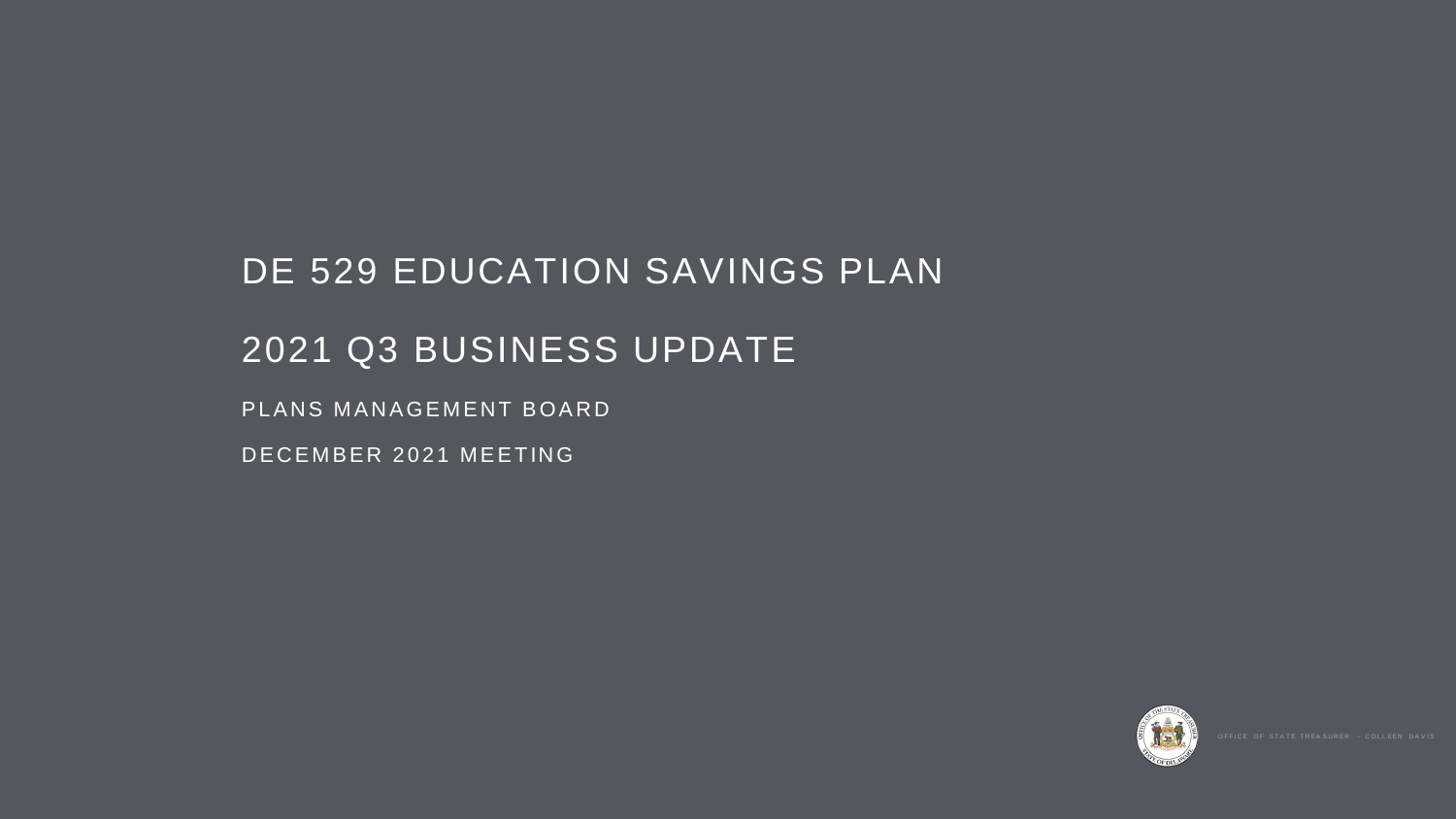# **Q3 2021 vs Q3 2020**

### 529 PLAN- 2021 Q3 BUSINESS UPDATE

### **Program Summary:**

Delaware's 529 Plan, also known as DE529, is sponsored by the State of Delaware and managed by Fidelity Investments. The Plan provides tax-advantaged accounts designed to help parents, grandparents and others pay for education expenses, reducing the possibility of debt. Contributions can be invested in portfolios tailored to a person's age or the investor's ability to identify an asset allocation strategy.

### **DE529 goals:**

- Grow accounts
- Increase Contributions
- Build a top tier plan

### **Target audience:**

Parents with kids 0-12 years + Grandparents, in the state of Delaware

### **Third Quarter (2021) Highlights:**

- Finalize new contract with Fidelity
- Submitted trademark filing for new name and rebranded of plan in September
- Explore partnerships with three birthing hospitals
- 2022 Match incentive program and scholarship pilot
- Stable value investment product





# **New accounts + 6%**

- **New accounts grew by 6%** in Q3 2021 vs Q3 2020 while the industry was down 2%
- 70% of new accounts in Q3 were opened by **an existing Fidelity customer,** versus 68% in Q2 of 2021
- 48% of new accounts opened in Q3 2021 **were for children under age 5** which was up 3% compared to Q2
- There was a **15% increase in new accounts for Delaware residents** versus Q3 2020 while the industry was down 2%
- Total **contributions in the quarter were up 7%** vs Q3 2021 while the industry increased by 33%
- **New account contributions increased by 74%** vs Q3 2020 also outpacing the industry
- **Overall assets in the** plan were down 3.7% from Q2 2021 at \$739 million which trailed the industry by 1%
- **Distributions from the plan increased 21%** over Q3 2021 resulting in net sales of \$25.6 million
- Morningstar reaffirmed the plan's **"Bronze" medal rating** in October

### **Recent and Upcoming Initiatives:**

# **Distributions + 21%**

**Contributions +7%**

• 73% of assets are for beneficiaries older than 14 years old











• 48% of new accounts opened in Q1 2021 **were for children under age 5**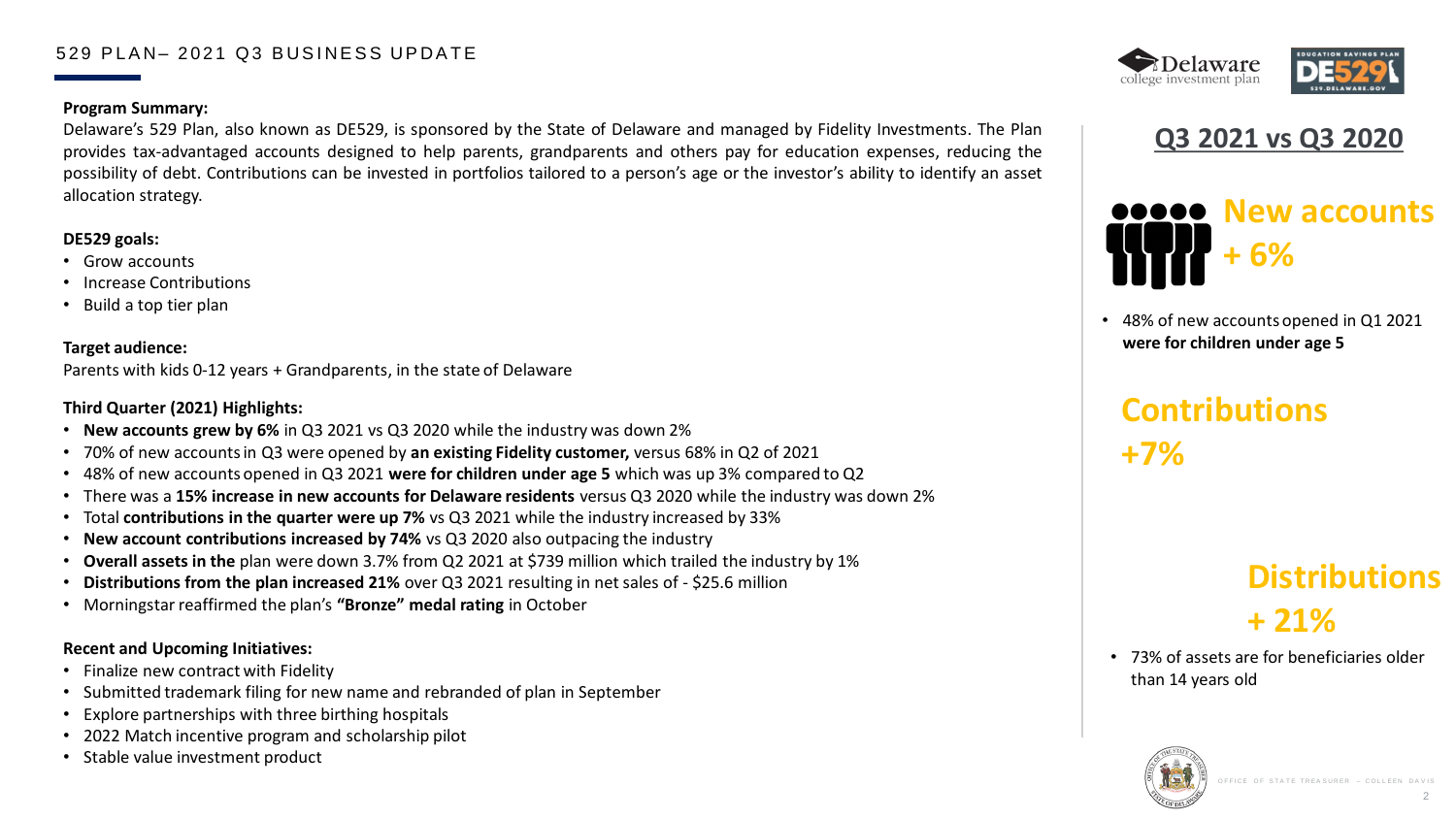# APPENDIX